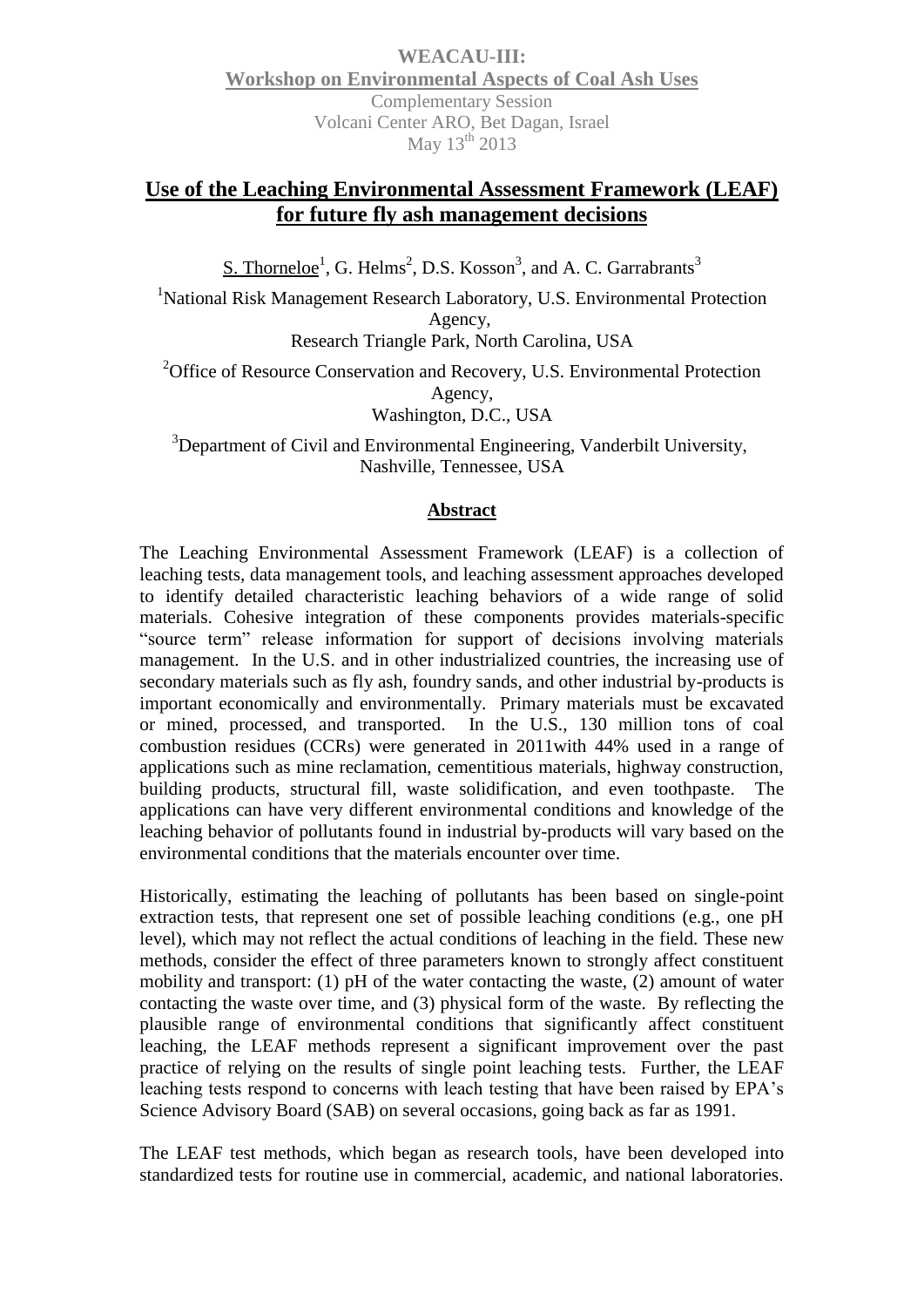Evaluation of the LEAF methods, which involved testing of the same wastes at multiple laboratories to validate the precision and reproducibility of the four methods, was completed in 2012 and reports have been published. Data on waste leaching in the field and in the LEAF tests have been compiled and evaluated, finding good agreement between the data documenting the accuracy of the methods for use in future policy decisions. The methods have been posted as "new methods" on the EPA Office of Solid Waste and Emergency Response's (OSWER's) analytical methods guidance (SW-846) website.

The initial use of these methods was to evaluate the fate of pollutants in air pollution control (APC) residues from state-of-the art air pollution control technology at coalfired power plants. The LEAF methods have provided an integrated approach to determine the fate of pollutants such as arsenic, boron, chromium, mercury, and selenium that are captured through APC technology at coal fired power plants, based on how the APC residues are managed. Coupled with the changes occurring to CCRs as a result of APC requirements at coal-fired power plants which preferentially partition mercury and other constituents to fly ash and other APC residues, it became increasingly important to understand whether cross media transfers were occurring so that improvement in one environmental medium was not being traded off for another. CCRs are considered a high volume waste in the U.S. Since 2001, utilization of CCRs has grown from 32% to 44% as of 2011 (33 to 57 million tonnes). In some instances, CCRs appear to work better than the materials they replace, such as longer life of some concrete building products. However, better characterization of potential leaching behavior – particularly in light of changes to CCRs in response to APC changes – is needed to ensure protection of human health and the environment.

This research supports EPA's strategic goals to improve air quality, protect America's waters, clean up communities, and advance sustainable development. The LEAF methods have been crucial to Agency efforts to understand the amount of constituents leaching from APC residues disposed on land and taking into account the range of disposal conditions and the changing composition of coal combustion residues with respect to coal types and APC adoption. This research is regarded as a model for EPA's integrated, trans-disciplinary research because it uses a holistic approach to inform management of APC residues to ensure that captured pollutants are not transferred back into the environment based on management method chosen.

The U. S. EPA evaluated a range of leaching tests, ultimately selecting the LEAF test methods because of their flexibility to address a range of materials, environmental conditions, and release scenarios. In studying CCRs, leaching variability was found to range by several orders of magnitude and depend on the conditions that the CCRs encounter in the environment. To validate and expand the use of the LEAF tests, partnerships were formed with 20 laboratories in the U.S. and Europe. Recognizing the need for data management tools, the research team developed software (LeachXS-Lite) built using existing software (saving major expense). Users are provided free access to LeachXS-Lite for data management, viewing, and comparison to similar materials. In addition, Excel spreadsheets were generated for each method for data entry, analysis, and uploading to LeachXS-Lite.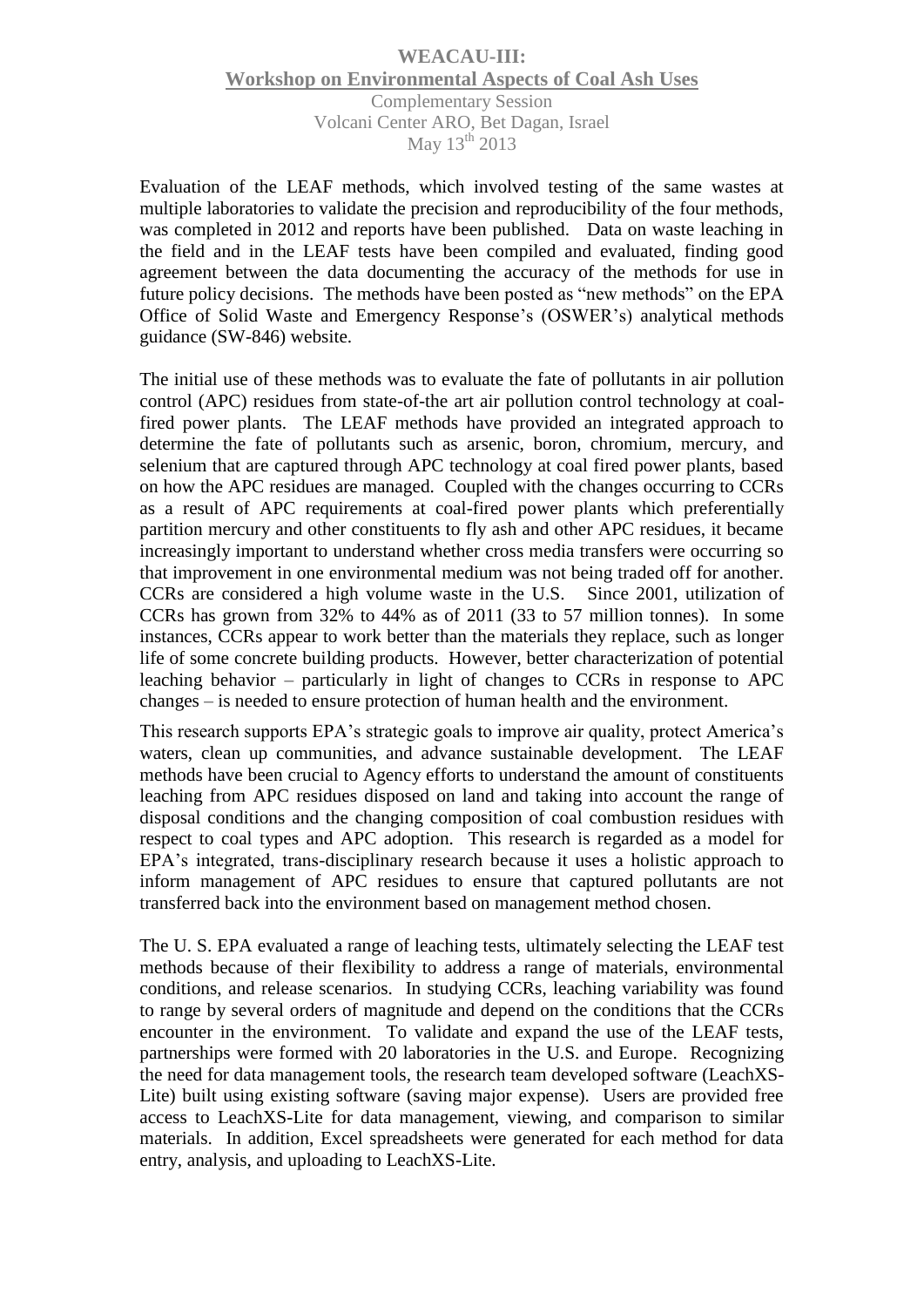In parallel to the U.S. EPA effort, Europe has developed comparable methods. Europe recently decided they will use the validation data generated from the recent U.S. research instead of repeating the work that was done. As a result, Europe and the U.S. will be able to readily share data in the future that is comparable across a range of materials and management scenarios. Use of secondary materials – while ensuring protection of human health and the environment – can help lead towards more sustainable solutions that conserve energy and natural resources.

#### References

(American Coal Ash Association. 2010 Coal Combustion Product Production and Use Statistics. Available at [http://acaa.affiniscape.com/associations/8003/files/2010\\_ACAA\\_CCP\\_Survey\\_Report\\_FINA](http://acaa.affiniscape.com/associations/8003/files/2010_ACAA_CCP_Survey_Report_FINAL_100509.pdf)

[L\\_100509.pdf](http://acaa.affiniscape.com/associations/8003/files/2010_ACAA_CCP_Survey_Report_FINAL_100509.pdf) (accessed August 2012).

Electric Power Research Institute. Impact of Air Emissions Controls on Coal Combustion Products; EPRI 1015544; EPRI: Palo Alto, CA, 2008.

Andrew C. Garrabrants, Kosson, D. S.; Sloot, H. A. v. d.; Sanchez, F.;A.; Kosson<sup>1</sup>, Hans A. van der Sloot<sup>2</sup>, Sanchez, F.; Hjelmar, O. Background Information for the LEAF Test Methods, EPA/600/R-10/170, Dec 2010.

Kilgroe, J.; Sedman, C.; Srivastava, R.; Ryan, J.; Lee, C. W.; Thorneloe, S. Control of Mercury Emissions from Coal-Fired Electric Utility Boilers: Interim Report; EPA-600/R-01- 109; EPA Office of Research and Development, National Risk Management and Research Laboratory: Research Triangle Park, NC, December, 2001.

Kosson, D. S.; Sloot, H. A. v. d.; Sanchez, F.; Garrabrants, A. C. An integrated framework for evaluating leaching in waste management and utilization of secondary materials. Environmental Engineering Science 2002, 19, (3), 159-204.

Kosson, D. S.; Sanchez, F.; Kariher, P.; Turner, L. H.; Delapp, R.; Seignette, P. Characterization of Coal Combustion Residues from Electric Utilities – Leaching and Characterization Data; EPA-600/R-09/151; EPA Office of Research and Division, National Risk Management and Research Laboratory: Research Triangle Park, NC, December, 2009.

Leaching Environmental Assessment Framework (LEAF). Available at <http://www.vanderbilt.edu/leaching/LEAF.html> (accessed July 2012).

Sanchez, F.; Keeney, R.; Kosson, D. S.; Delapp, R. Characterization of Mercury-Enriched Coal Combustion Residues from Electric Utilities Using Enhanced Sorbents for Mercury Control; EPA-600/R-06/008; EPA Office of Research and Division, National Risk Management and Research Laboratory: Research Triangle Park, NC, February 2006, 2006.

Sanchez, F.; Kosson, D. S.; Keeney, R.; Delapp, R.; Turner, L.; Kariher, P.; Thorneloe, S. Characterization of Coal Combustion Residues from Electric Utilities Using Wet Scrubbers for Multi-Pollutant Control; EPA-600/R-08/077; EPA Office of Research and Development, National Risk Management and Research Laboratory: Research Triangle Park, NC, July, 2008.